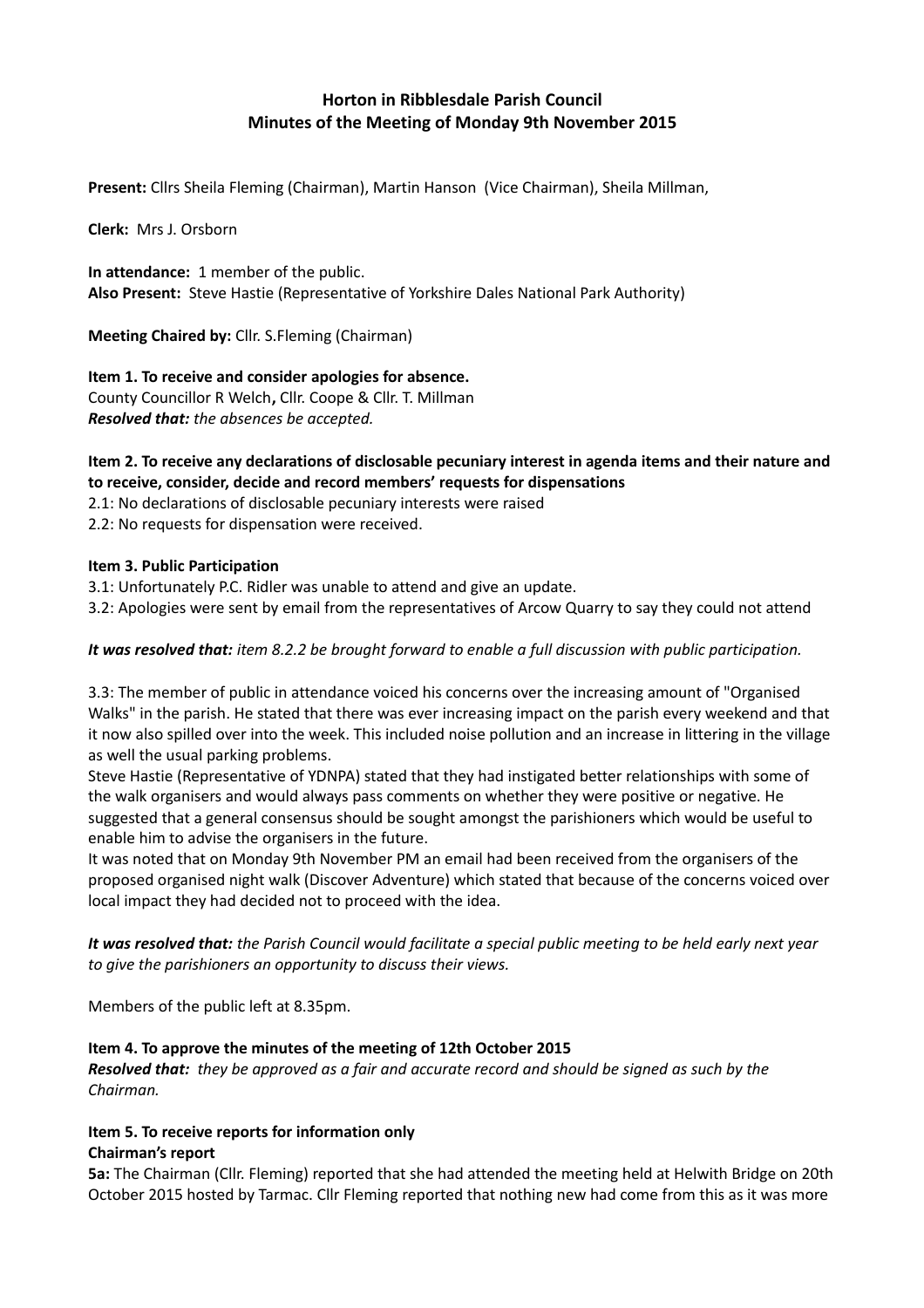of an informative meeting to discuss the progress of the Railhead at Arcow quarry. Cllr Hanson also said that he was hopeful after discussions about the safety of pedestrians that improvements would be made regarding the footpaths in the area.

# **Clerks report**

**5b** The clerk submitted a verbal report and stated the following:

1) that she had now received a response from Craven District Council regarding the advertising of a Casual Vacancy within the Parish and that the statutory notices had now been posted on the Parish Council noticeboards.

2) that she had received a response from Northern rail confirming that they would arrange a "Deep Clean" of Horton in Ribblesdale Railway Station

3) that a new refuse bin had been requested to replace the damaged one at the burial ground.

4) that a letter had been sent to Messrs Thom. Rock reminding them of the Rules and Regulations that should be regarded when working within the burial ground.

5) that in future there would be a small news report sent to the Craven Herald after every Parish Council meeting.

Councillors discussed the fact that more Councillors were needed to ensure the continuity of the Parish council. After further discussion it was

*Resolved that: the clerk would approach the Craven Herald to request a separate article to assist in the recruitment of more Councillors*

**Item 6. Finance and administration**

 **6.1.1: To view and approve the Financial Statement and to note bills paid as previously authorised.** *Resolved that: the Financial Statement for October/November 2016 was a true and accurate record of the Councils financial status.*

**6.1.2: To note and authorise bills payable**

*Resolved that: that the bills payable were noted and payment agreed.*

# **Payments to be Authorised**

|                               | <b>Total</b>                        | £590.00 |
|-------------------------------|-------------------------------------|---------|
| (46) Information Commissioner | <b>Data Protection Registration</b> | £35.00  |
| (45) Julie Orsborn            | <b>Clerks Salary</b>                | £250.00 |
| (44) Horton Landscaping Ltd.  | <b>Grass Cutting</b>                | £246.00 |
| $(43)$ E.on                   | <b>Street Lighting</b>              | £59.00  |

#### **6.1.3: To consider any other financial matters**

a: The annual donation of £25 to the Poppy Appeal was discussed and it was *Resolved that: an increase of £5.00 be added to this years donation and a cheque be issued and signed that evening, details of which were to be added to the next Financial Statement (Nov-Dec 2016)* b: To consider the Parish Council mail redirection once the Parish Clerk had moved was discussed. *Resolved that: The Clerk should arrange to have the Parish Council mail redirected and present the Invoice to the Parish Council for payment.*

#### **6.2 Administration Matters**

**6.2.1: To resolve to take item 12 in private session pursuant to Section 100A (2) Local Government Act**. **Resolved that:** *item 12 would be held in private session and minuted accordingly.*